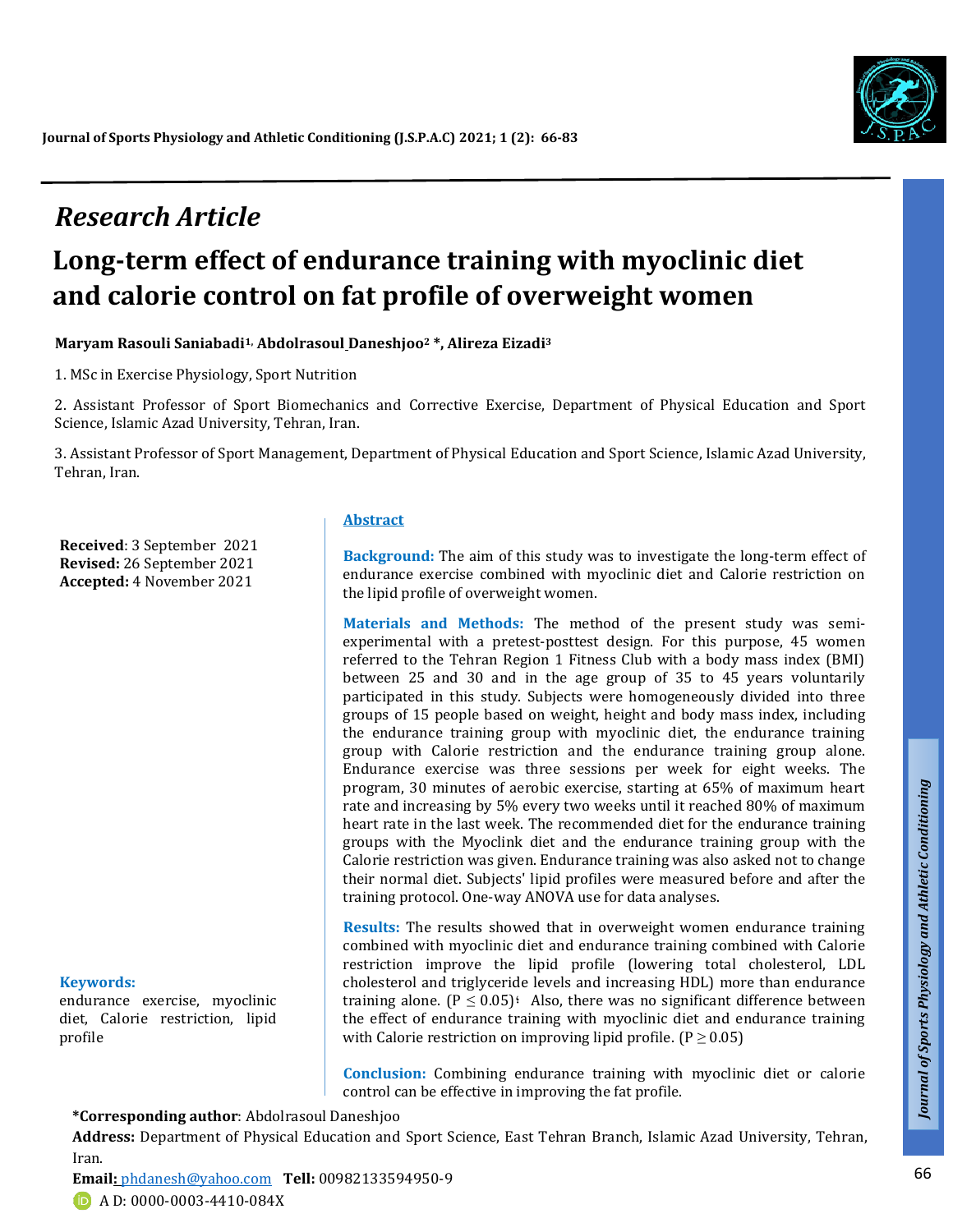## **1. Introduction**

Obesity and overweight can be introduced as the syndrome of the New World, which is the biggest health problem in the industrial and modern world today. The metabolic effects of obesity, this very common complication as one of the most important risk factors for diseases such as diabetes High blood pressure, coronary artery disease, and if left untreated, obesity and overweight can lead to other metabolic effects such as high blood fats, blood urea, and lowdensity lipoprotein (HDL). Together, these complications are known as metabolic syndrome  $(1)$ . In addition to increasing energy expenditure, exercise can also control appetite and thus reduce energy intake. Exercise and regular diet affect lifestyle, health and fitness, in other words, it is very useful for all body systems and weight regulation. If people are physiologically inactive, they become more vulnerable to cardiovascular disease, obesity, high blood pressure, diabetes and osteoporosis. Having a good heart rate, normal blood pressure and good body composition is a sign of physical health (2). People who are overweight and therefore have an unfavorable body composition are more likely to have increased risk factors for heart disease. People should always feel the risk of gaining weight and to prevent this risk, you should think of solutions in all categories. Age, the influence of modern lifestyle on body composition has been observed (3). The increasing prevalence of obesity, followed by the development of obesityrelated metabolic disorders and related diseases, has encouraged researchers to better understand the mechanism of fat mass gain, the main cause of which is metabolic disorders (4).

Topics such as energy homeostasis, weight regulation, food intake behavior and energy expenditure have always been of interest to researchers in the fields of sports physiology, pharmacology, pathology, health, and so on. The prevalence of overweight and subsequent obesity in women will lead to various health problems. Increased prevalence of dyslipidemia, type 2 diabetes, and cardiovascular disease are among these problems. Currently, there is a global trend towards obesity, and this is not limited to developed countries. An inactive lifestyle makes it difficult to regulate appetite. While physical activity can affect eating behavior, calorie counting in previous research seems to provide an accurate picture of appetite regulation (5). On the other hand, with the onset of inactive participation in exercise programs, the amount of fat burning occurs equally between men and women (6). If you have a regular diet, men will lose weight by participating in exercise programs, while women do not lose as much weight as men. These results are consistent with other observations that have reported sex differences in the amount of fat oxidation in exercise., Does not fit, while this setting is more accurate in women. In other words, with increasing energy consumption, there is a possibility of compensatory increase in appetite and calorie intake. Therefore, it is necessary to identify and evaluate the most effective intensity of aerobic activity for women (6).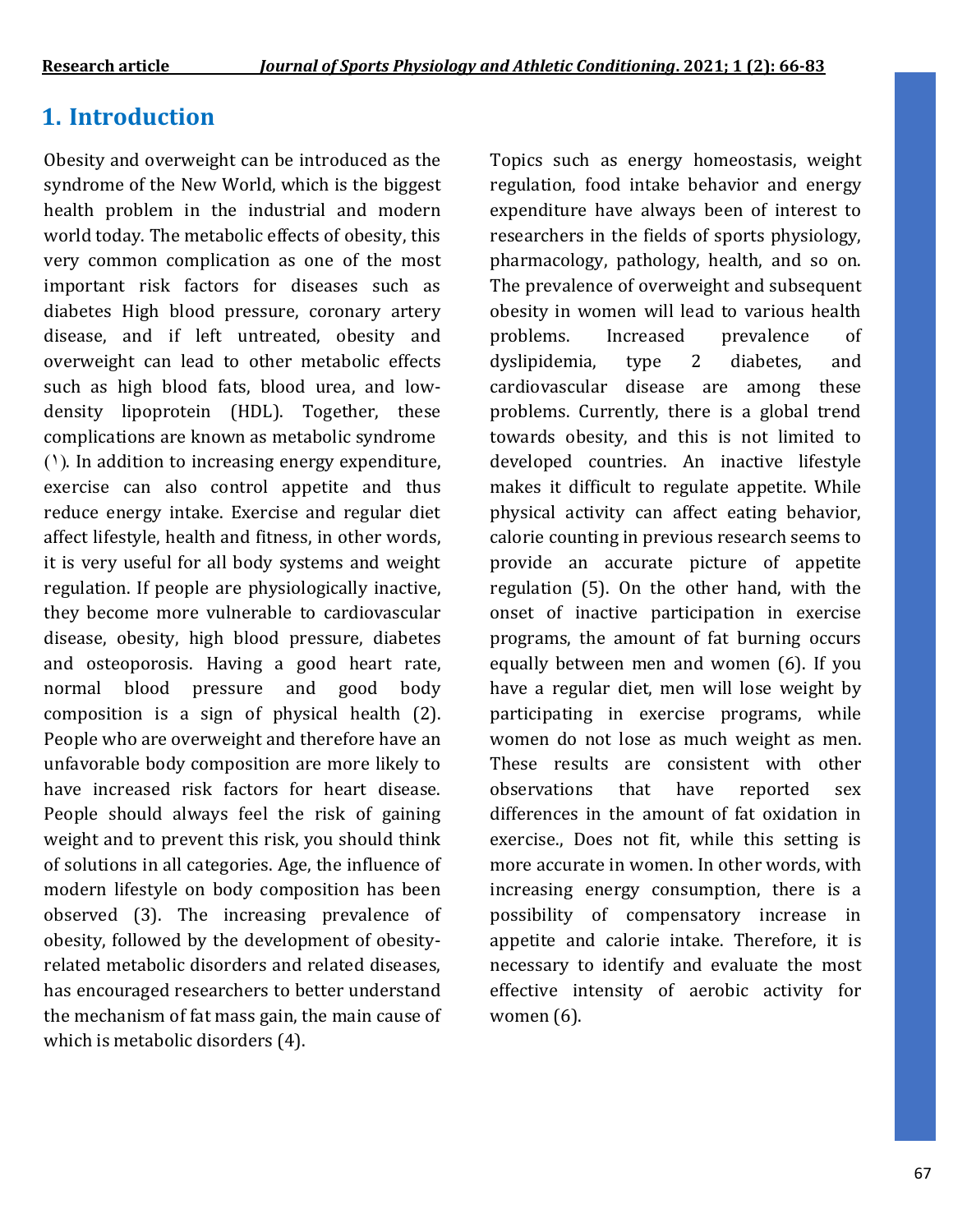Regarding the intensity of exercise, it has been reported that both types of resistance and acute aerobic activity with high intensity (one session) increase the feeling of hunger and appetite in both groups of obese and thin men, while resistance activity with High intensity reduces appetite (7). In one study, only intense activity in non-obese women reduced appetite. Also, moderate activity increased the appetite of obese people, while in none of the activities in nonobese women there was no significant response (8). In another study, activity at 70% and 40% of maximal oxygen consumption in normal weight women did not alter appetite (9). Therefore, it can be said that the pattern of intensity and duration of aerobic exercise to cause weight changes and appetite is not the same among obese and normal weight women. In general, a lot of research has been done on the effect of exercise intensity on appetite (regardless of gender). A general study found that in the case of low-intensity exercise, no change in appetite was reported (10). In the case of moderate-intensity sports activities, no change, decrease (2,7,10,11) And even increase appetite (12) have seen. Both high-intensity and high-intensity sports activities have been reported (9-11). According to conflicting research evidence, it is currently not possible to draw accurate conclusions about the effect of aerobic exercise at different intensities on appetite. Therefore, there is a need for careful research in this area. Since 1860 and more recently, in 1972, low carb diets (low carb) have been a strategy for weight loss. Today, there is still interest in low-carb approaches. While all low-carb approaches reduce overall carbohydrate intake(12).

The Mayo Clinic diet is one of the most popular diets for weight loss, which has been shown to contain 47% fat, 32% protein and 20.3% carbohydrates. Therefore, it can be said that this diet is a type of low carbohydrate diet (13). In this diet, it is recommended to consume foods rich in useful nutrients, low in fat and low in calories, and emphasizes on the consumption of fruits, vegetables and whole grains. Recommended foods in this diet include healthy carbohydrates (fruitslegumes-vegetables-whole wheat flour-wheat bran) and high-fiber foods such as nuts and beans, and heart-healthy foods such as fish. Salmon, mackerel, tuna, and good fats found in avocados, almond kernels, olives, walnuts, and foods that should not be eaten include saturated fats, trans fats, and foods high in cholesterol and sodium (14). Lifestyle changes, ie changes in diet and physical activity patterns, play an important role in changing fat profiles and reducing the risk factors associated with cardiovascular disease. Recommended lifestyle changes for those with high cholesterol include changing diets and regular exercise and staying healthy(15). Changing the macronutrient content of the diet to beneficial substances, even without changing the total calories received, helps to improve the fat profile. It is worth mentioning that the prevalence of overweight among Iranian women is higher than American women and the prevalence of obesity is approximately equal between Iranian and American women, Obesity and overweight is the biggest public health challenge of the current century, and the health sector in most countries of the world is involved in issues and complications caused by the increasing incidence of obesity (16).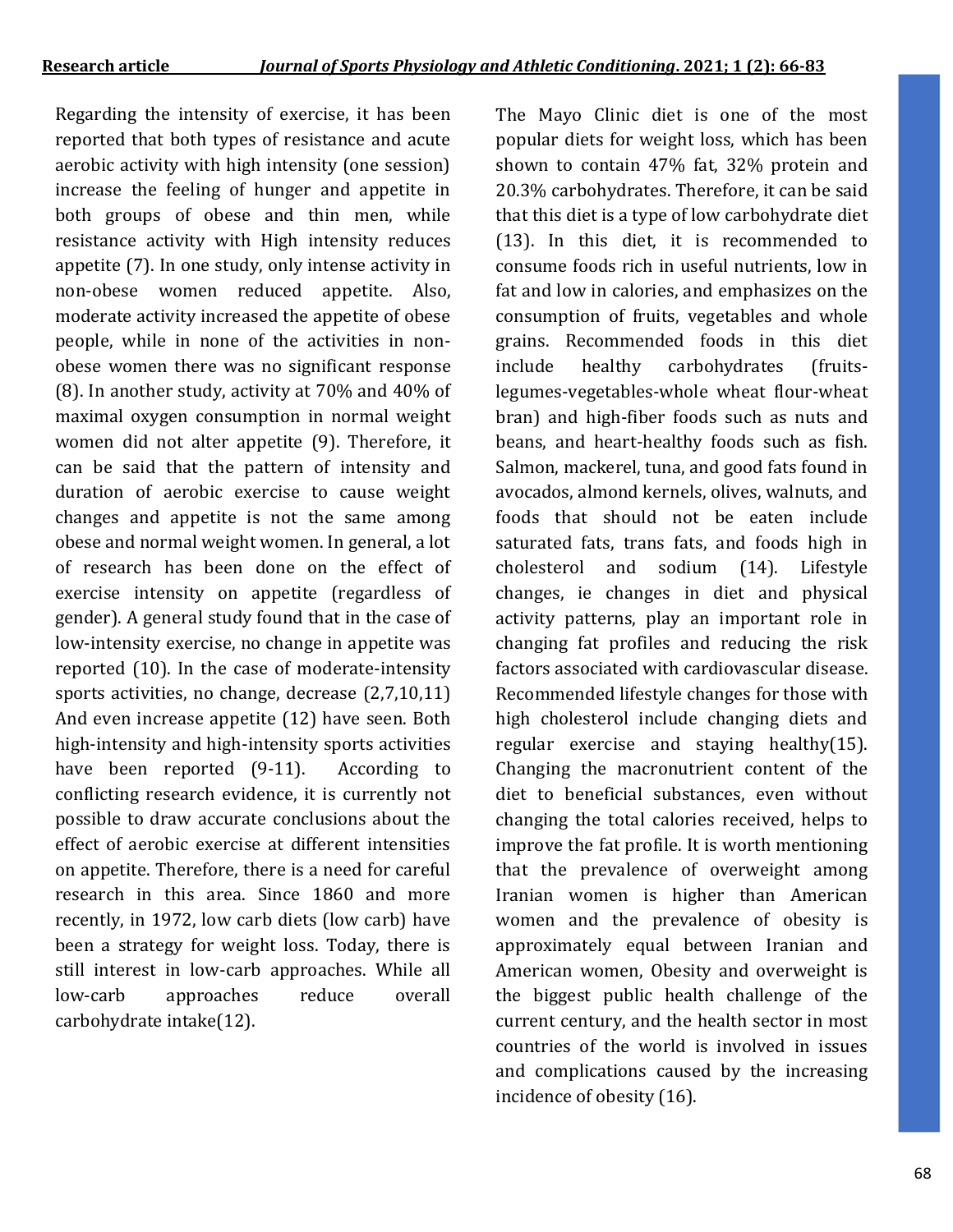Therefore, due to the prevalence of overweight and obesity in Iran and the world(17) Examining the relationship between changes in pituitary levels (which are effective in regulating energy and food intake behavior) and exercise reveals their true role in regulating appetite and weight management. Exercise is a strategy used to combat obesity. It is important to know how effective exercise can help overweight people lose weight and prevent weight gain. Sports activities are divided into two categories: endurance (aerobic) and resistance (anaerobic). Endurance training (aerobic) causes physiological adaptation such as increased oxidation enzymes, decreased adipose tissue, decreased inflammatory factors, increased anabolic hormones (ultrastructure), increased capillary density, increased mitochondrial number, increased maximal oxygen consumption and cardiovascular function (18,19). There is strong evidence that resistance training; Improves body composition, fat metabolism and muscle growth, and reduces metabolic risk factors such as obesity, fat disorders, and type 2 diabetes (20). In addition to weight loss, resistance training can also increase muscle strength (21). Considering the role of any exercise and myoclinic diet and calorie control in improving weight loss, it seems that there is a need for further study in this field. Therefore, the aim of this study was to evaluate the effectiveness of myoclinic diet and low calorie diet in improving the fat profile of overweight women.

### **2. Materials and Methods**

#### **Subjects**

The present study is a quasi-experimental study which was conducted with a pre-testpost-test design with a control group in a field and laboratory manner. The present study is based on the ethical principles of the Islamic Azad University of East Tehran and with the code of the IR Ethics Committee. IAUETB.9971012 was performed.

The statistical population of the present study consists of all inactive women in Tehran with a body mass index (BMI) between 25 and 30 and in the category of 35 to 45 years. The statistical sample of the present study was available and selected from the people referring to the fitness club of Tehran Region 1 who were interested in participating voluntarily in the present project. Forty-five healthy overweight women with no history of regular participation in physical activity and exercise, no history of supplementation, medication or even diet during the past six months with a body mass index between 30- 30 were included in the study. The physical health of the subjects in terms of cardiovascular diseases, blood, hormonal and metabolic disorders (diabetes, hypertension, obesity), smoking, etc. were evaluated and approved by a physician. The present study was conducted in compliance with all matters related to personal health at the time of blood sampling and also the subject is allowed to cancel the continuation of the study at any time. In addition, the researcher provided the subject with complete information about the research method, potential risks and benefits of participating in the research.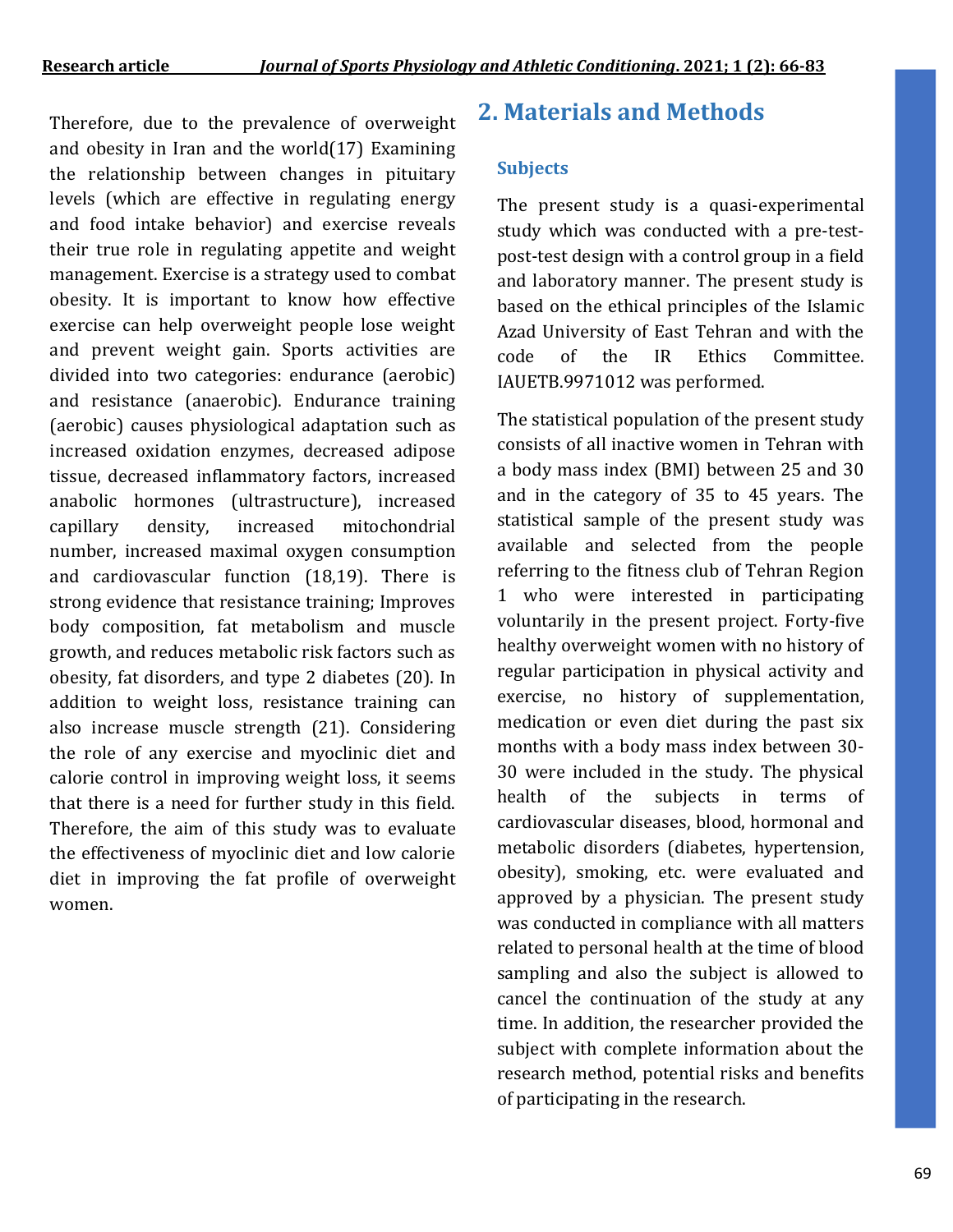Initially, the consent form was filled out by all subjects. Then, data from weight, height and body mass index of the subjects were collected. Measurements were performed three times and the average was measured three times. Measurements were taken in the morning shift and after a light breakfast at the fitness club and were recorded on an information sheet. Subjects were homogeneously divided into three groups of 15 people based on weight, height and body mass index, including the endurance training group with myoclinic diet, the endurance training group with calorie control and the endurance training group without using a special diet. Aerobic exercise was three sessions per week for eight weeks. The researcher advised the subjects to refrain from participating in any other organized sports activities during the eight weeks of endurance training program described below, and the recommended diet for endurance training groups with myoclink diet and the endurance training group was provided with calorie control. Endurance training was also asked not to change their normal diet. In the pre-test (one day before the protocol) and also in the posttest (one day after the protocol), 5 cc of heparinized blood was taken with the patient's consent and in the refrigerator and at a temperature of 2-8 degrees. Celsius was stored for a maximum of 24 hours and then sent to the laboratory. All experiments were performed in a single laboratory by one person. Total cholesterol, HDL, Low-density lipoprotein (LDL) and triglyceride (TG) were measured in the laboratory. The enzymatic method using Pars Azmoun kits was used to measure the plasma levels of fat profiles by an automatic biochemistry analyzer (Flexor / Selectra EL200) made by the German company Lab-Plus International (22).

To measure the height of the subjects, the height meter of the Seca model is made in Germany, which has a graduated bar on which another movable bar is perpendicular. The movable bar was adjusted on the bar so that it was exactly above the subject's head. However, the number marked on the bar indicated the subject's height (with an accuracy of one millimeter). To measure weight, a digital scale (Seca model made in Germany) with an accuracy of 100 grams was used. Fat, fat weight and BMI of the subjects were measured using a portable device (Omron-Body model (logic / body fat analyzer). In this way, first, the age, height, weight and sex of the subject are entered into the device by the examiner, and then the measurement is performed by placing the edge of both subjects' hands on the metal part of the device and pressing the start key.

#### **Endurance exercises**

First, the maximum aerobic capacity was measured based on the 1600-meter walking test. In this test, the person walked the distance of 1600 meters with the maximum possible speed and his heart rate was measured at the end of the test and the maximum aerobic capacity was calculated (23). Aerobic exercise was three sessions per week for eight weeks. The program consisted of 10-15 minutes of warm-up, 30 minutes of aerobic exercise, and 10-15 minutes of cooling, starting at 65% of maximum heart rate and increasing by 5% every two weeks until the last week. 80% of heart rate peaked (24).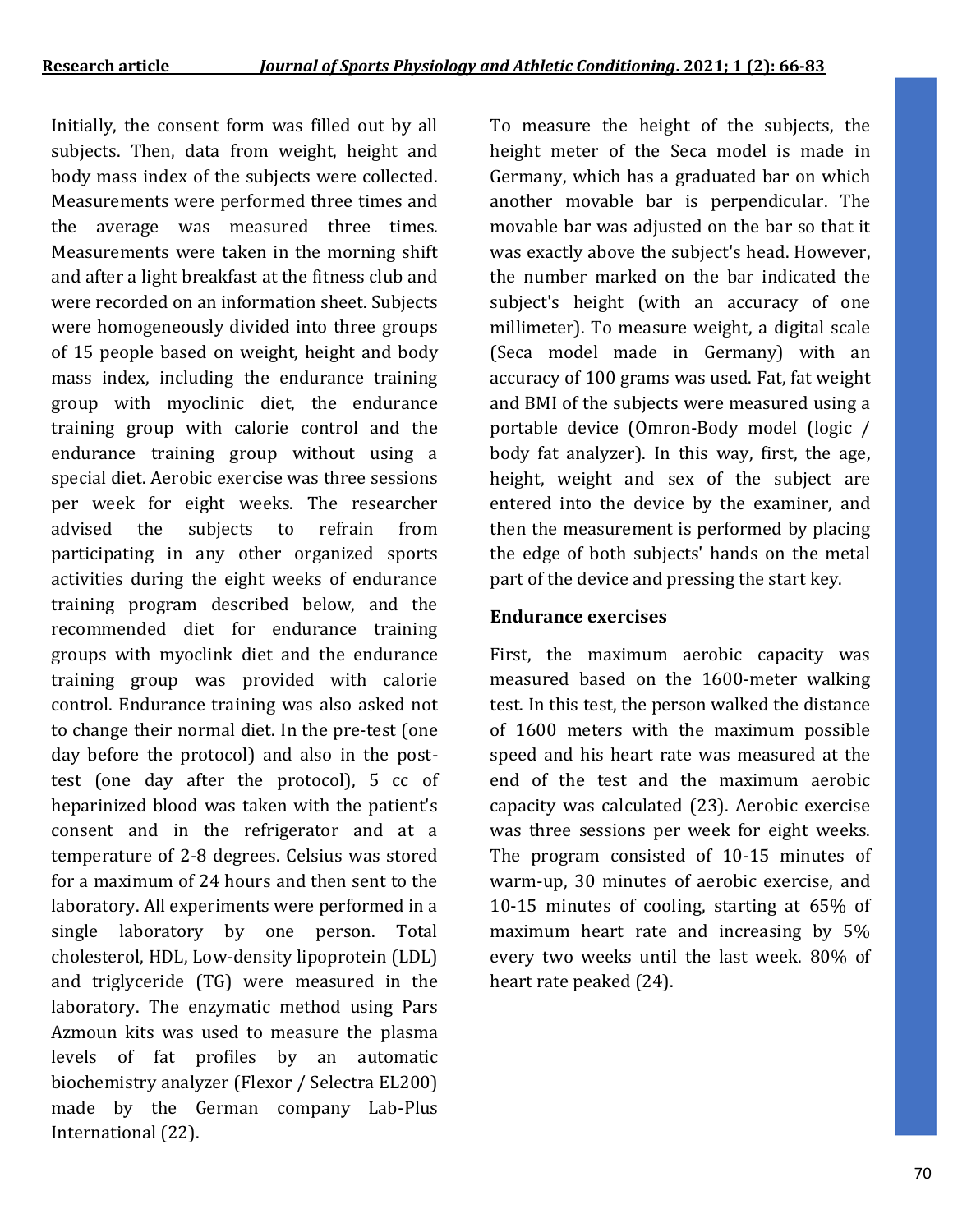The warm-up protocol, which took 10-15 minutes of each session, included walking, regular joint warm-ups, and stretching exercises. Exercises were then started in the indoor gym with the intensity calculated for each subject, and the subjects' heart rate was monitored using a heart rate monitor, and at the end of each exercise session, activities were performed to return for 10-15 minutes in order to Cooling was performed as the activities included stretching movements (24).

**Mayo Clinic Diet:** In this study, a myoclinic diet modified by the researcher in consultation with nutritionists was used. The main component of this diet is eggs, because it recommends consuming between 4 to 6 eggs per day. This diet also allows the consumption of fish, poultry, meat and moderate consumption of vegetables, fruits, nuts (Recommends nuts) and whole grain products (cereals) - cooked without fat. People who follow this diet can only drink tea, coffee or water and are prohibited from consuming dairy products. Due to the fact that the lack of dairy products reduces calcium, the researcher consumes the required amount of these products in this diet. Include and also eliminate the consumption of egg yolk, which has a high level of cholesterol. These changes were due to the disadvantages of previous research on the myoclinic regimen.

**Low calorie diet:** In this study, reducing the amounts of protein, carbohydrates and fats in a balanced ratio to determine the energy intake in the range of 800 to 1500 kcal per day is called a low-calorie diet (25). In this study, the lowcalorie diet meant a reduction of 500 kcal of energy required by the subjects (25).

The amount of energy in the daily intake of each of the subjects was calculated and then the amounts of protein, carbohydrates and fats were reduced equally to reduce the 500 kcal of energy.

#### **Data analysis methods**

Descriptive statistics and mean and standard deviation were used to classify the data and Shapirovilk test was used to check the normality of the data. Combined analysis of variance was used to examine within-group changes and one-way analysis of variance was used for intergroup comparisons. All statistical analyzes were performed using SPSS18 software at a significant level of P <0.05.

#### **Findings**

Mean and standard deviation of physiological and anthropometric indices of subjects including age, height, weight, and body mass index are presented in Table 1. Also, the mean and standard deviation of energy and the share of macronutrients received as well as cholesterol in different diets are presented in Table 2.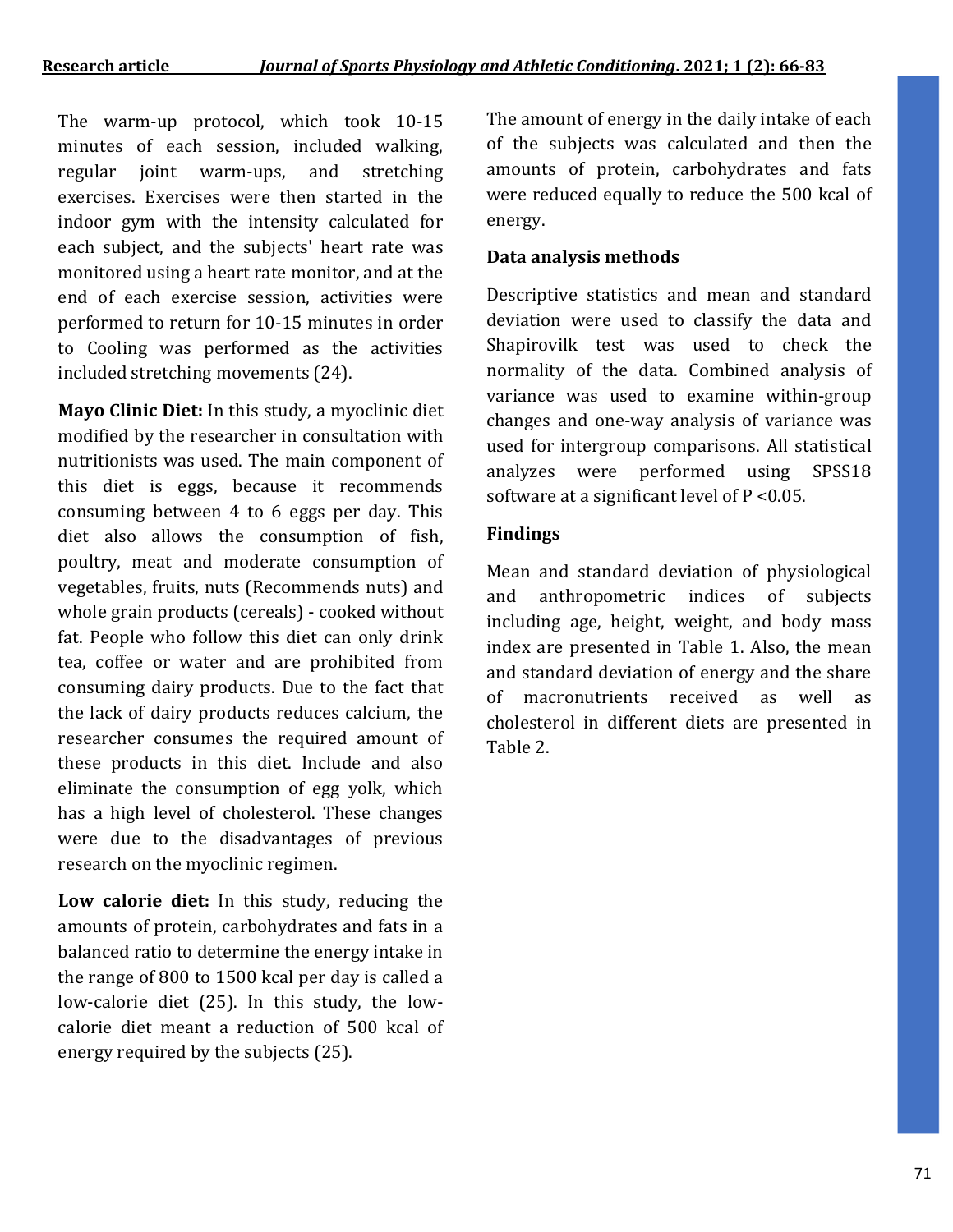| Table 1: Statistical indicators related to personal characteristics |  |
|---------------------------------------------------------------------|--|
|---------------------------------------------------------------------|--|

| Personal profile | group                       | Average      |
|------------------|-----------------------------|--------------|
|                  | Experimental group 1        | $2.54 + 30$  |
| Age              | Experimental group 2        | $2.30 + 30$  |
|                  | control group               | $1.24 + 30$  |
| Height (cm)      | Experimental group 1        | $6.22 + 159$ |
|                  | Experimental group 2        | $4.20 + 157$ |
|                  | control group               | $5.12 + 156$ |
| Body mass (kg)   | Experimental group 1        | $3.33 + 77$  |
|                  | <b>Experimental group 2</b> | $2.24 + 75$  |
|                  | control group               | $1.54 + 82$  |
| BMI              | Experimental group 1        | $2.75 + 33$  |
|                  | Experimental group 2        | $2.24 + 30$  |
|                  | control group               | $2.75 + 32$  |

As can be seen in Table 2, there is no significant difference between energy and the share of macronutrients received between the recommended diet and the diet consumed during the study, which indicates good adherence to the diet in the subjects. And the share of macronutrients received between the recommended diet and the diet consumed is not calculated for the calorie control group and the endurance training group alone. Because the exact amount of shares in these two groups was not recommended.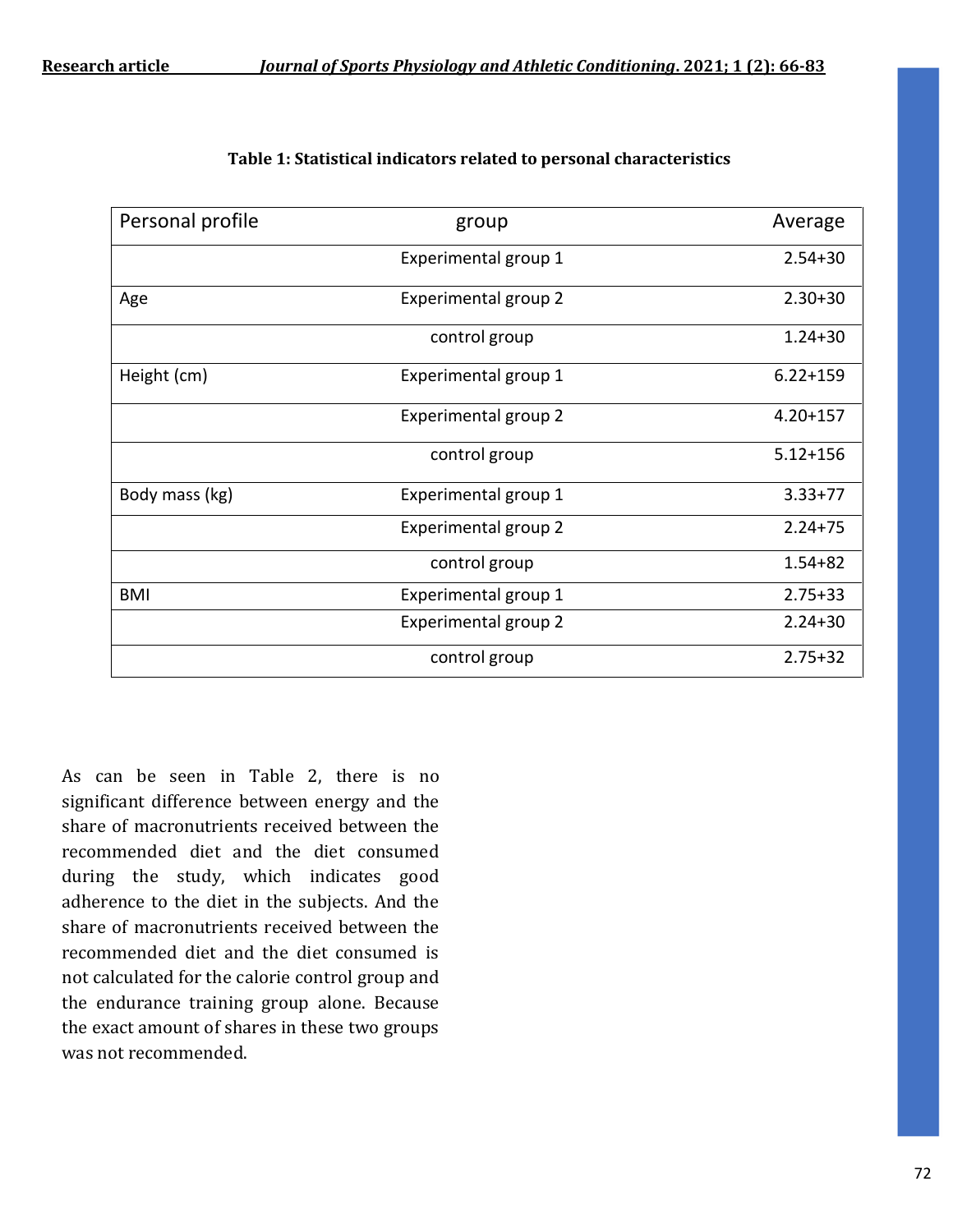| Variable                               |                       | <b>Received diet</b> | <b>Recommended diet</b> | P     |
|----------------------------------------|-----------------------|----------------------|-------------------------|-------|
| <b>Energy intake</b><br>(kcal per day) | <b>Experimental 1</b> | 1490.5±612.3         | 1500                    | 0.711 |
|                                        | <b>Experimental 2</b> | 1476±569.6           | 1500                    | 0.65  |
|                                        | Control               | 2369±714             | $\blacksquare$          | -     |
| Carbohydrates<br>(percentage)          | <b>Experimental 1</b> | $23.5 \pm 3.3$       | 0.21                    | 0.521 |
|                                        | <b>Experimental 2</b> |                      |                         |       |
|                                        | Control               |                      |                         |       |
| Fat (percentage)                       | <b>Experimental 1</b> | 44.6±6.3             | 0.47                    | 0.071 |
|                                        | <b>Experimental 2</b> | $\blacksquare$       | Ξ.                      | -     |
|                                        | Control               |                      |                         |       |
| Protein (percentage)                   | <b>Experimental 1</b> | 32.5±4.75            | $\cdot$ /۳۲             | .7177 |
|                                        | <b>Experimental 2</b> |                      |                         |       |
|                                        | <b>Control</b>        |                      |                         |       |

#### **Table 2: Mean and standard deviation of energy and share of macronutrients received as well as cholesterol**

The mean and standard deviation of the research variables, which are indicators related to the fat profile, are presented in Table 3.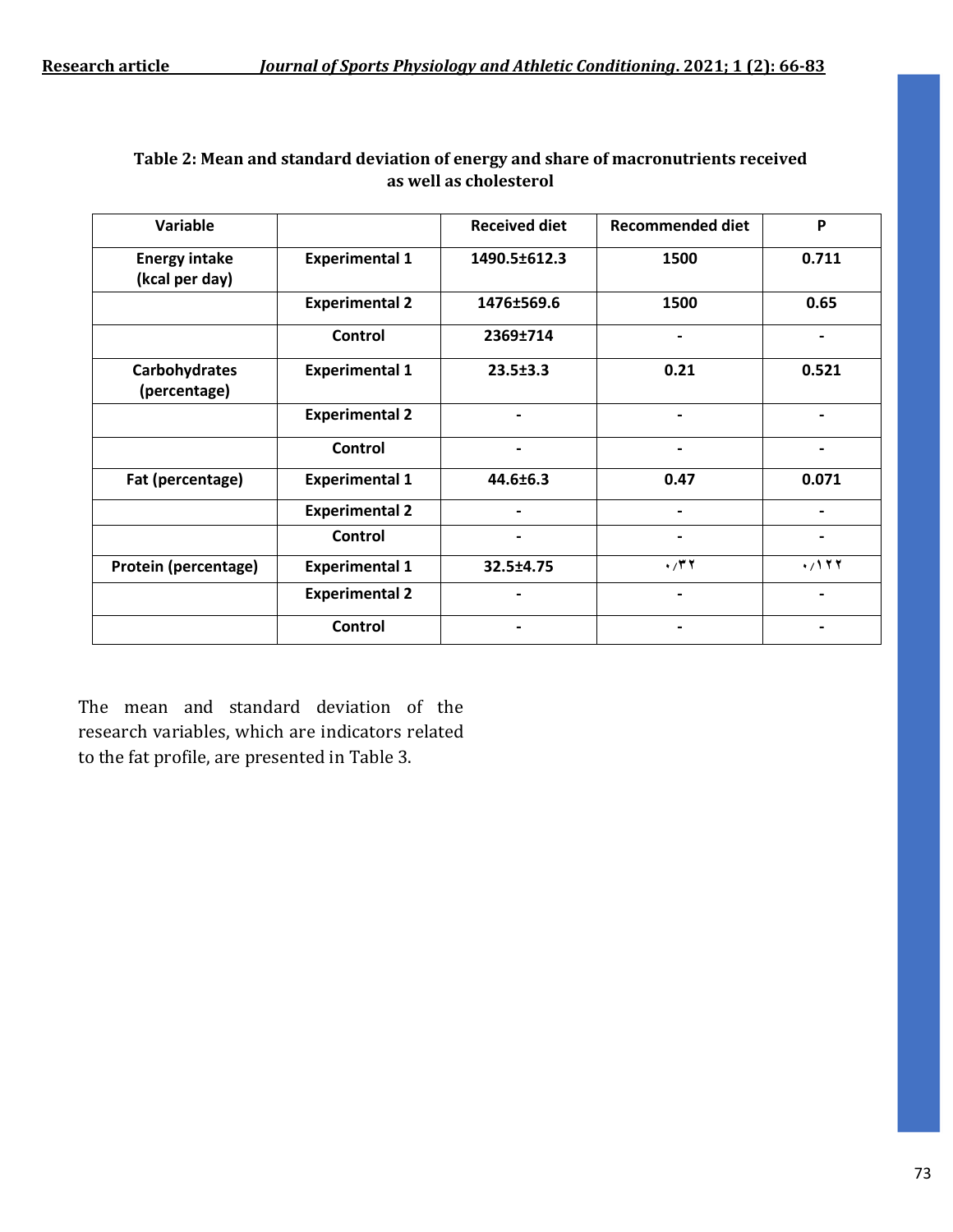| Indicator                       | Experimental group 1 |               | Experimental group 2 |               | control group |                |
|---------------------------------|----------------------|---------------|----------------------|---------------|---------------|----------------|
|                                 | pre-test             | Post-test     | pre-test             |               | Post-test     | Post-test      |
| Cholesterol<br>(mg/dL)          | 42.1+168.7           | 56.32+130.2   | 40.32+170.6          | 38.62+133.2   | 32.4+172.3    | 24.4+150.2     |
| <b>Triglycerides</b><br>(mg/dL) | 30.45+110.7          | 34.27+100.3   | 38.23+112.3          | 39.23+101.5   | 30.4+114.7    | $22.22 + 18.3$ |
| HDL-C<br>(mg/dL)                | $5.26 + 44.21$       | $8.3 + 46.21$ | $20.21 + 43.8$       | $8.2 + 45.31$ | $8.4 + 44.31$ | $5.5 + 46.35$  |
| LDL-C<br>(mg/dL)                | 17.25+132.52         | 25.1+110.5    | 40.46+131.45         | 12.78+113.29  | 14.33+132.3   | 18.5+122.5     |

#### **Table 3: Averages of indicators measured in different stages**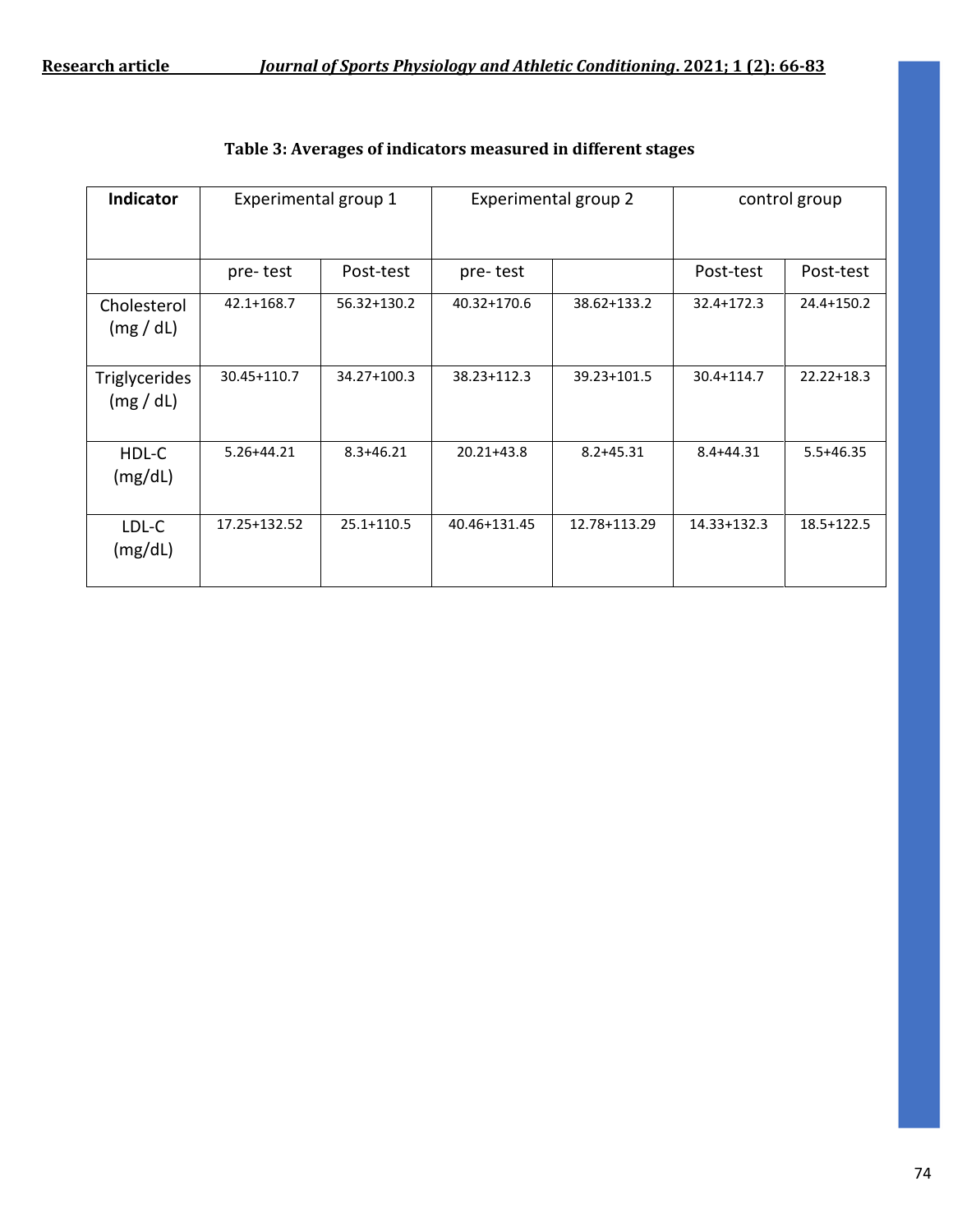## **3. Results**

The results of Shiproville test to examine the data distribution of all variables related to the present study in all groups in the pre-test and post-test are normal (p≥0.05). Therefore, parametric tests can be used to test the hypotheses.

#### **Total cholesterol**

The results of combined analysis of variance showed that the main effect of the group  $(F_{(1,44)})$  $= 4696/212$ , P = 0/0005,  $\eta^2 = 0/991$ ) as well as the main effect of time  $(F_{(1,44)} = 74/006,$  $P=0/0005$ ,  $\eta^2 = 0/62$  ) was significant. But the interaction between group and time was not significant ( $F_{(1,44)} = 0/595$ ,  $P = 0/622$ ,  $\eta^2 =$ 0/039). The results of Bonferroni post hoc test showed that the total cholesterol of the groups in the post-test was lower than the pre-test. Therefore, it can be said that endurance training combined with different diets reduces total cholesterol in overweight women.

The results of one-way analysis of variance test in the pretest showed that there was no significant difference between the total cholesterol of the different groups in the pretest but there was a significant difference between the total cholesterol scores of the studied groups in the posttest  $(P= 0/001)$ . F=6/69). Bonferroni post hoc test was used to determine the exact location of the differences. The results of Bonferroni post hoc test showed that there was no significant difference between the endurance training group with myoclinic diet and the endurance training group with calorie control  $(P = 0/18)$ , but there was a significant difference between these groups and the endurance training group.

Has (0/05≥P ); This means that cholesterol levels in the endurance training group with myoclinic diet and endurance training group with calorie control were significantly lower than the endurance training group.

#### **Cholesterol (LDL-HDL)**

The results of combined analysis of variance for HDL cholesterol showed that the main effect of the groups  $(F_{(1,40)} = 619/810)$ , P = 0.77,  $\eta^2$ = 0/939) was not significant. Also, the effect of time  $(F_{(1,40)} = 3/078, P=0/087, \eta^2 = 0/071)$ and also the interaction of group and time were not significant  $(F_{(1,40)} = 2/363, P = 0.086, P$  $\eta^2$  = 0/166). This means that endurance training combined with different diets has no effect on HDL cholesterol levels. The results of combined analysis of variance for LDL cholesterol showed that the main effect of the groups  $(F_{(1,44)} = 40/783, P = 0.0005, \eta^2 =$ 0/823) was significant. Also the main effect of time ( $F_{(1,44)} = 3/501$ ,  $P = 0.005$ ,  $\eta^2 = 0/08$ ) and also the interaction of group and time  $(F_{(1,44)} =$ 2/651, P=0/0005,  $\eta^2$  = 0/166 ) were significant. The results of Bonferroni post hoc test showed that the LDL cholesterol of the groups was lower in the post-test than in the pre-test, so it can be said that endurance training combined with different diets reduces LDL cholesterol in overweight women. The results of one-way analysis of variance test in HDL cholesterol pretest showed that there is no significant difference between HDL cholesterol of different groups in the pretest  $(P = 0.035, F = 3.77)$  Also between HDL cholesterol scores of groups There was no significant difference in the post-test  $(P = 0.81)$ ,  $F = 15.54$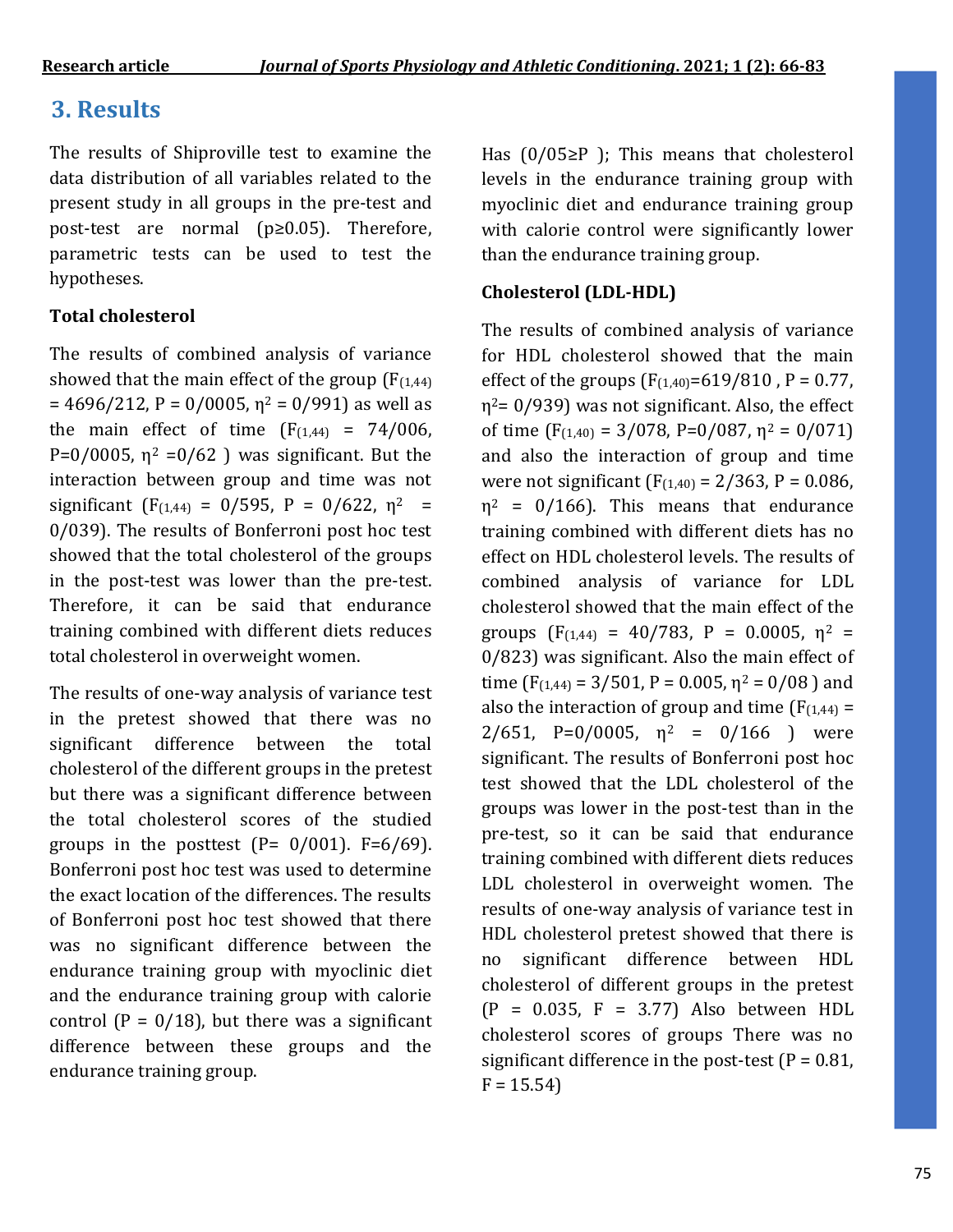The results of one-way analysis of variance test in LDL cholesterol pretest showed that there was no significant difference between LDL cholesterol of different groups in the pretest (P  $= 0.74$ ,  $F = 53.18$ ) but between LDL cholesterol scores of the groups. There was a significant difference in the post-test  $(P = 0.0005, F =$ 12.59). Bonferroni post hoc test was used to determine the exact location of the differences. The results of Bonferroni post hoc test showed that there was no significant difference between the endurance training group with myoclinic diet and the endurance training group with calorie control  $(P = 0.08)$ , but between There is a significant difference between these groups and the group of mere endurance training $(0/05\ge P)$ ; This means that LDL cholesterol levels in the endurance training group with myoclinic diet and endurance training group with calorie control were significantly lower than the endurance training group.

#### **Triglyceride**

The results of combined analysis of variance for the triglyceride variable showed that the main effect of the groups  $(F (1.44) = 40/393)$  $P=0/0005, \eta^2=0/772$  was significant. Also the main effect of time (F)  $(1,44)=1/712$ ,  $P=0/0005$ ,  $n^2=0/0996$  As well as the interaction of group and time

 $(F (1.44) = 4/111$ ,  $P=0/0005$ ,  $n^2=0/366$  were significant. The results of Bonferroni post hoc test showed that the triglyceride level of the groups in the post-test was lower than the pretest. Therefore, it can be said that endurance training combined with different diets reduces triglycerides in overweight women. The results of one-way analysis of variance test in the pretest showed that there was no significant difference between the total cholesterol of the different groups in the pretest but there was a significant difference between the total cholesterol scores of the studied groups in the posttest. (P=0/001,F=6/69). Bonferroni post hoc test was used to determine the exact location of the differences. The results of Bonferroni post hoc test showed that there was no significant difference between the endurance training group with myoclinic diet and the endurance training group with calorie  $control(P=0/22)$ . But there is a significant difference between these groups and the endurance training group(0/05≥P). This means that the triglyceride level in the endurance training group with myoclinic diet and the endurance training group with calorie control was significantly lower than the endurance training group.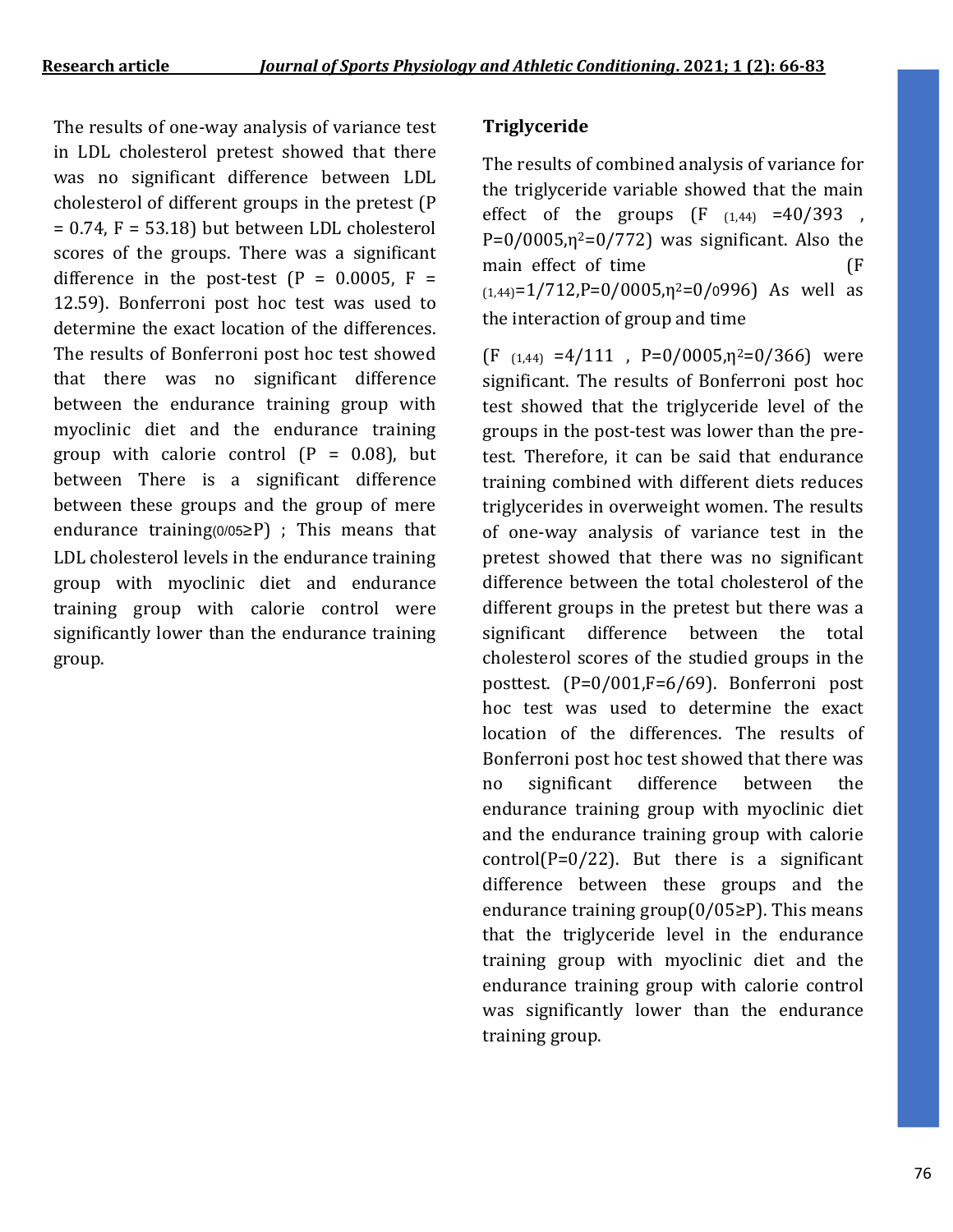## **4. Discussion**

The aim of this study was to evaluate the longterm effect of endurance exercise combined with myoclinic diet and calorie control on the fat profile of overweight women. The results of this study showed that endurance training combined with myoclinic diet and endurance training combined with calorie control and endurance training alone improved lipid profile, decreased total cholesterol (TC), decreased triglyceride (TG), increased HDL-C and decreased LDL. -C becomes. Given that endurance training has been part of the training of all research groups, so it can be said that one of the reasons for improving the fat profile was the existence of endurance training. The results of this part of the present study, which shows the effect of endurance training on lipid profile, and with the results of Durstine et al., Who showed that training with intensities of 50 and 75% of maximum oxygen consumption, cause similar changes in cholesterol reduction, Kraus et al., Who observed a significant effect of physical activity with an intensity greater than 70% of maximum heart rate on cholesterol, agree. Among the possible reasons for this consistency, we can mention the intensity and duration of training similar to the present study. Performing optimal physical exercise is associated with lowering total cholesterol, LDL-C concentration, and increasing HDL-C. This points to the role of peripheral tissues and the liver, which essentially allow existing mechanisms to increase the activity of the enzyme lecithin cholesterol acyl transferase (LCAT) during short-term or long-term exercise, which is responsible for transporting cholesterol ester to HDL. Is. Thus HDL-C increases and on the other hand plasma cholesterol transferase (CETP) activity decreases.

This enzyme is responsible for transporting HDL cholesterol esters to other lipoproteins. These changes are possible. It is related to other mechanisms such as effective factors such as changes in plasma hormone concentrations and lipoprotein lipase and other factors(26).

In fact, the mechanisms behind this fatty acid mobilization are not well understood. But there are several explanations for the status of different hormones that describe the action of lipolysis (release of fatty acids from the subcutaneous layers). First, regular physical activity increases the transmission and utilization of TG by the muscle. Plasma insulin has been shown to decrease during and after exercise, and probably one of the factors that alters cholesterol is plasma insulin levels. Decreased insulin may activate lipolysis of adipose tissue and increase plasma free fatty acid concentrations. As insulin decreases, glucagon secretion increases, which accelerates the process of lipolysis. Due to the increase in aerobic capacity and adaptations resulting from exercise in this study, it seems that the body prefers to provide its required energy at rest and below maximum exercise, from TG sources, which reduces the lipid profile. But the results of this part of the study, with research by Stoedefalke et al After 20 weeks of activity with an intensity of 75-80% of the heart rate on the tape recorder, did not observe a significant change in the lipid profile (27) And Welsman et al After 8 weeks of training with an intensity of 80% of the maximum heart rate, Showed no change in total cholesterol and HDL, Does not match. Among the reasons for the inconsistency of the studies mentioned with the present study can be the duration, type of training, training status and age of the subjects. It seems that the subjects' physiological responses depend on these factors.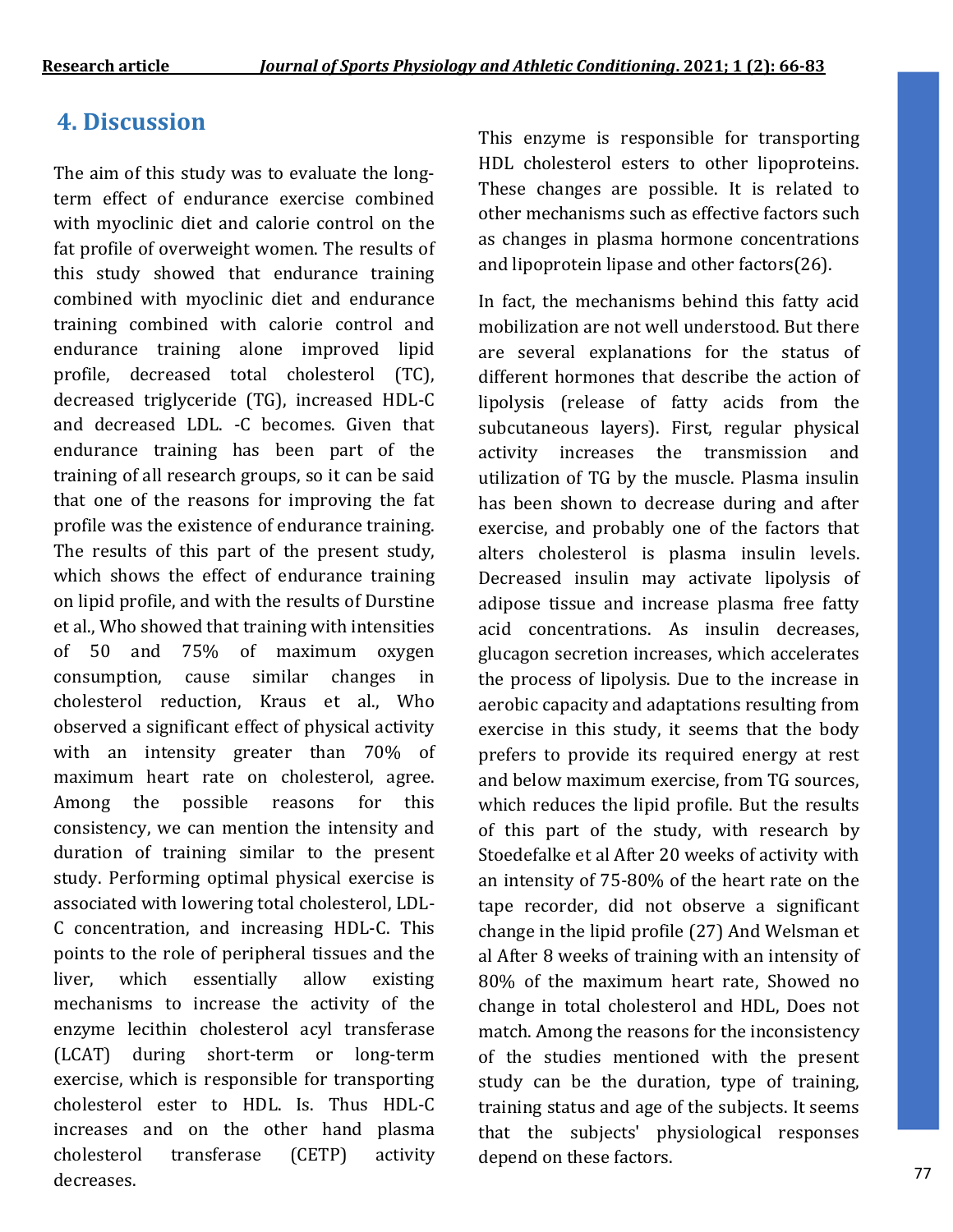In addition, exercise leads to rapid activity of the sympathetic nervous system, and both the hormones epinephrine and norepinephrine are released immediately, causing lipolysis. inally, stimulant training to increase growth hormone is another important factor in lipolysis(28).

The results of this study also showed that endurance training combined with myoclinic diet further improves the fat profile of overweight women compared to endurance training. The results of this study with the findings of Davis and Helen (2019) And Lou, Van et al. (2018) Is consistent. A review of this study on low-carbohydrate diets shows a slight increase in neutral to slightly LDL, but a decrease in optimal triglycerides and an increase in HDL cholesterol, especially in cases devoted to very low carbohydrate intervention, Has been reported(29,30). Given that it has already been stated that the myoclinic diet is a low-carbohydrate diet, the reason for the improvement in the fat profile of overweight women can be traced to studies that have used a low-carbohydrate diet. Low-carb approaches are based on the hypothesis that lowering insulin, a vital hormone that creates an anabolic and fat-storing state, improves heart and metabolic function and leads to weight loss. This approach has recently been called the carbohydrate-insulin model(31). While weight loss diets are low in calories, the mechanism of low carb diets is still debated. When reducing carbohydrates from the diet, macronutrient intake of fats and proteins generally increases to compensate for the reduction in carbohydrates. One hypothesis as to why lowcarb approaches lead to rapid weight loss compared to other diets is that fats and proteins increase satiety and lower blood sugar at the same time. This increase in satiety and lower blood sugar reduces hunger and overall food intake and creates calorie deficiency.

In addition, another hypothesis claims that lowcarb diets can cause higher metabolic metabolism than high-carb diets. In recent studies, it appears that approximately 200 to 300 more calories have a metabolic advantage compared to a high-calorie diet(32). Therefore, it can be said that one of the reasons for improving fat profile due to low carbohydrate diet is insulin reduction. Carbohydrates are a major factor in insulin secretion and blood sugar control, which is greatly influenced by carbohydrates in the diet. Decreased insulin may activate lipolysis of adipose tissue and increase plasma free fatty acid concentrations. As insulin decreases, glucagon secretion increases, which accelerates the process of lipolysis. This mechanism (insulin reduction) is seen in addition to endurance training in low carb diets. In fact, reducing carbohydrates in the diet improves atherogenic dyslipidemia (lowering triglycerides and increasing highdensity lipoprotein), improving the body's metabolic syndrome, and type 2 diabetes even without weight loss in the presence of saturated fat in the diet. Wu Liu et al. 2014 showed that the combination of exercise and low-carbohydrate diet has beneficial effects on body fat percentage and factors affecting insulin resistance of reactive protein C (interleukin-1 beta) in people with diabetes(33).

The results of this study showed that endurance training combined with calorie control leads to a further improvement in the fat profile of overweight women compared to endurance training. Which was in line with the results of Bernico et al. Similarly, Christiansen et al. Showed that 12 weeks of negative energy balance (8 weeks of very low calorie diet and 4 weeks of balanced diet with exercise) improves the lipid profile (34).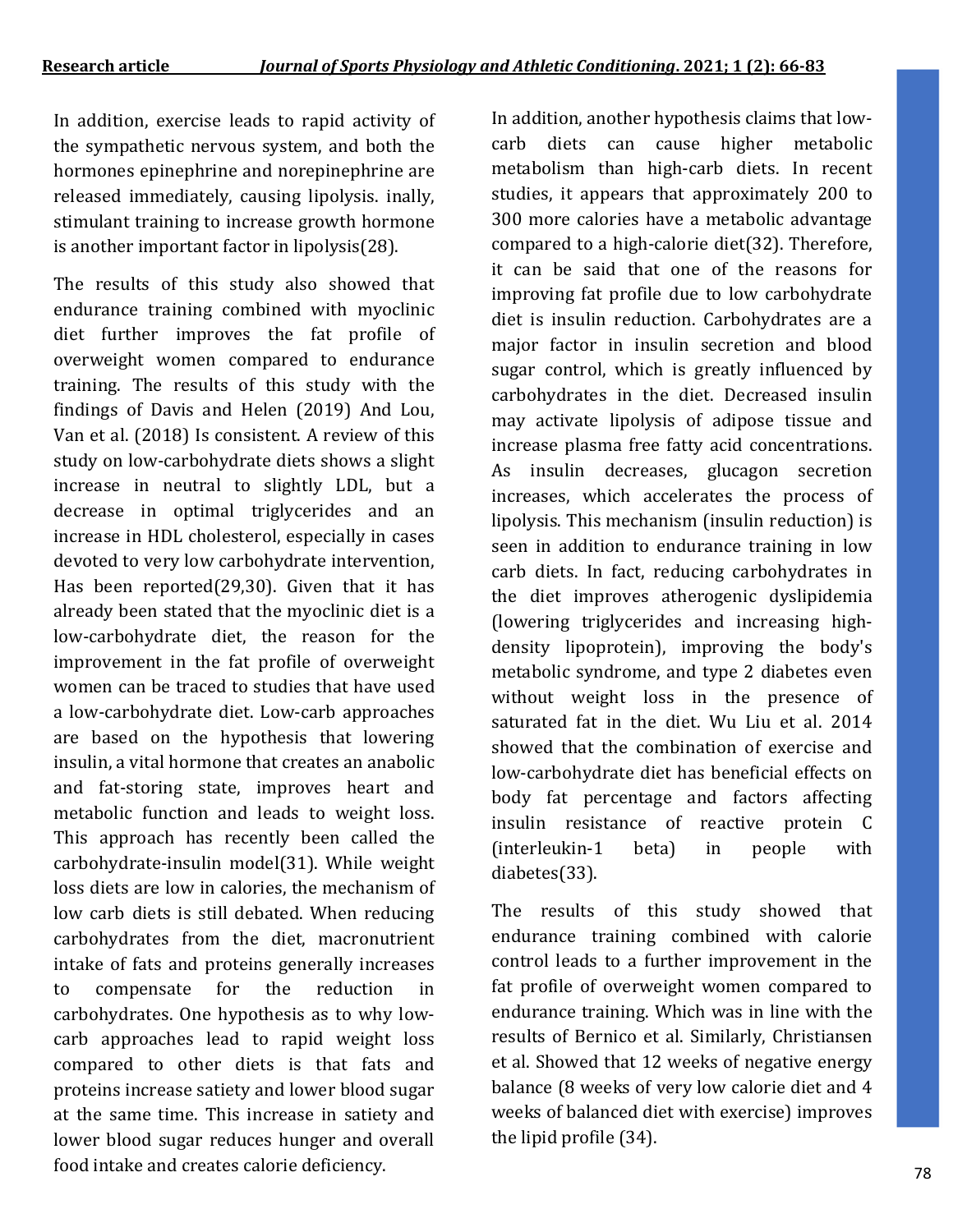The enzyme triglyceride lipase is essential for initiating the lipolysis process. Inhibition of ATGL has been shown to increase fat mass and weight. ATGL expression may be regulated by some factors, including hunger, glucocorticoids, insulin, leptin, and physical activity. ATGL levels have been shown to decrease in obese people and insulin-resistant mice. On the other hand, an excessive increase in ATGL leads to an increase in DAG, which leads to insulin resistance. Therefore, it can be said that one of the reasons that low-calorie diet improves blood lipid profile, imbalance between fat production processes and consumption due to calorie restriction, may lead to increased concentrations of fatty acid metabolites and increased insulin resistance (35). Previous studies have shown that a certain amount of exercise is needed to reduce fat mass and improve insulin resistance, but this amount of exercise is very hard and exhausting. For example, they reported that to lose half a kilogram of weight per week, you should exercise on a treadmill for 90 minutes and 5 days a week, and on the other hand, calorie restriction, similar to exercises with an intensity of 45-50% of maximum heart rate for 25 to 50 minutes per session and three days a week(36). Therefore, calorie restriction can also be used to reduce the stress of exercise for related benefits. Calorie restriction without malnutrition (35 to 40% of the food consumed) creates various adaptations that can improve performance and health.

One of these benefits is the improvement in insulin resistance reported in animal and human studies (37). Studies have shown that GLUT4 occurs in muscles after exercise, However, Argintino et al. Showed that an increase in dietary restriction also increased GLUT4(38).

But in another study, the effect of calorie restriction on improving insulin resistance was reported (39). The researchers said that calorie restriction could not alter the function of the insulin receptor within normal limits. Regarding insulin signaling pathway, some studies have shown the change and non-change due to calorie restriction (40,41). Metabolic pressure It seems that negative energy balance methods due to calorie restriction and exercise are not equal even by the same percentage because the calorie restriction is applied during the day while exercise activity over a limited period of time enters the corresponding metabolic pressure. he does. Therefore, even considering the equal percentage of negative energy balance, different mechanisms must be considered for different methods of its application. Kashif et al. (2016) in a study entitled the simultaneous effect of conjugated linoleic acid consumption and resistance training on body composition, serum leptin and muscle strength of non-athlete men, randomly divided 23 non-athlete men into two complementary exercise groups (eleven) and Exercise - placebo (twelve people) divided. Based on the findings, in comparison with the resistance training method - placebo, resistance training - conjugated linoleic acid supplementation significantly reduced serum fat and leptin mass and significantly increased lean mass mass (42). It is suggested to study the effect of endurance training with different intensities and durations along with myoclinic diet, calorie control on the profile. It is also suggested that a study similar to the present study in overweight men be reviewed. Because age, sex, and other factors that can affect the results of the present study need further investigation.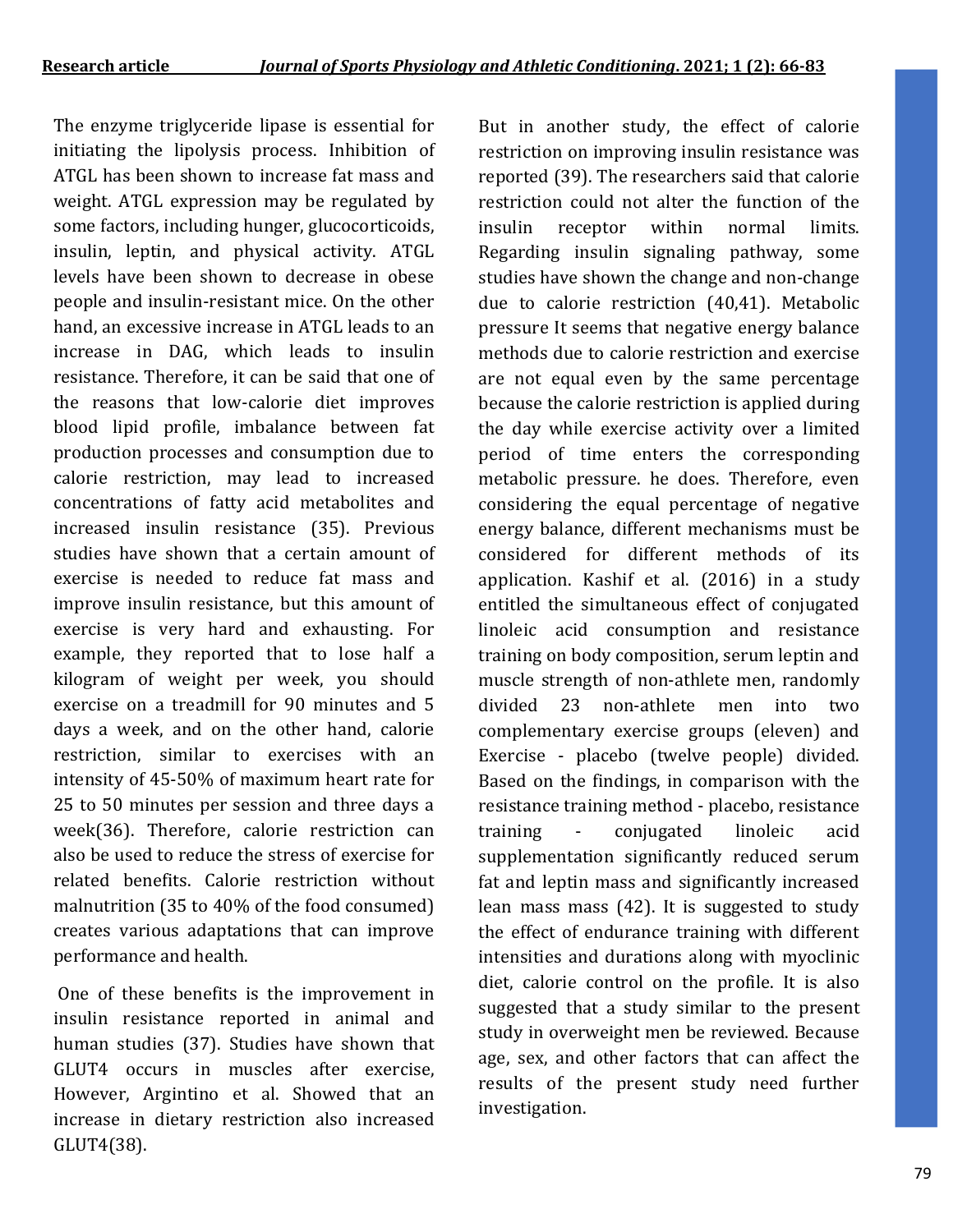#### **5. Conclusion**

The results of this study showed that endurance training combined with myoclinic diet and endurance training combined with calorie control (lowering total cholesterol, LDL cholesterol and triglyceride levels and increasing HDL) improved the fat profile more than endurance training alone. Also, there was no significant difference between the effect of endurance training with myoclinic diet and endurance training with calorie control on improving fat profile. Low-carb approaches (myoclinic regimen) are primarily based on the hypothesis that they reduce insulin, a vital hormone that creates an anabolic and fatstorage state, Improves heart and metabolic function and reduces weight. This approach has recently been called the carbohydrateinsulin model. Decreased insulin may activate lipolysis of adipose tissue and increase plasma free fatty acid concentrations. As insulin decreases, glucagon secretion increases, which accelerates the process of lipolysis. This mechanism (insulin reduction) is seen in addition to endurance training in low carb diets. Low calorie diet also improves blood lipid profile, An imbalance between fat production and consumption processes due to calorie restriction may lead to increased concentrations of fatty acid metabolites and increased insulin resistance.

#### **Acknowledgements**

We thank all the people who helped us to complete this research, especially the volunteers of this research in Tehran Region 1 Fitness Club, who patiently carried out the protocol of this research.

### **Funding**

This study did not have any funds.

### **Compliance with ethical standards**

#### **Conflict of interest** None declared.

**Ethical approval** The Ethics Committee of Islamic Azad University East Tehran Branch approved the study.

**Informed consent** Informed consent was obtained from all participants.

### **Author contributions**

Conceptualization: A.D., M.R.S., A.I.; Methodology: A.D., M.R.S., A.I.; Software: A.D., M.R.S.; Validation: M.R.S., A.I.; Formal analysis: A.D., M.R.S., A.I.; Investigation: A.D., M.R.S., A.I.; Resources: A.D., A.I.; Data curation: A.D., M.R.S.; Writing - original draft: A.D., M.R.S., A.I.; Writing - review & editing: A.D., M.R.S., A.I.; Visualization: A.D., M.R.S., A.I.; Supervision: A.D., M.R.S., A.I.; Project administration: A.D., M.R.S., A.I.; Funding acquisition: A.I., M.R.S.,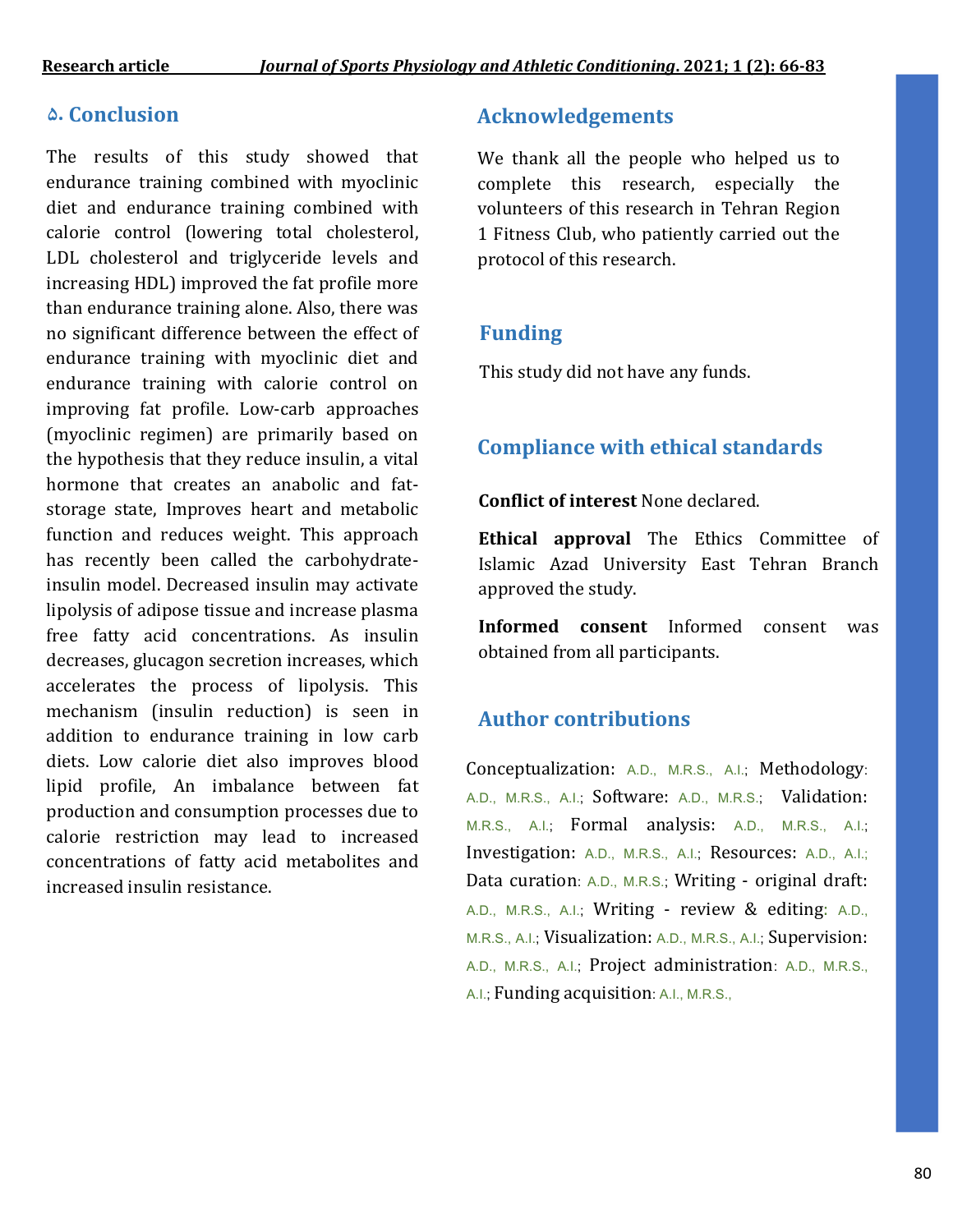### **References**

1. Adams KF, Schatzkin A, Harris TB, Kipnis V, Mouw T, Ballard-Barbash R, Hollenbeck A, Leitzmann MF. Overweight, obesity, and mortality in a large prospective cohort of persons 50 to 71 years old. N Engl J Med. 2006 Aug 24;355(8):763-78. doi: 10.1056/NEJMoa055643. Epub 2006 Aug 22. PMID: 16926275.

2. Robert A. Robergs 1392. Basic principles of sports physiology. Translated by Gaini A. University of Tehran Press.

3. , William J. Kramer, Steven G. Fleck, Michael Ardschens: 1394. Sports Physiology Combining Theory and Practice. Translated by Gaini A. Daryanush F. Definite publications.

4. Ghanbari-Niaki A, Saghebjoo M, Soltani R, Kirwan JP. Plasma visfatin is increased after highintensity exercise. Ann Nutr Metab 2010; 57: 3-8. https://www.researchgate.net/publication/45097385 \_Plasma\_Visfatin\_Is\_Increased\_after\_High-Intensity Exercise

5. Holewijn S, den Heijer M, Swinkels DW, Stalenhoef AF, de Graaf J. Apolipoprotein B, non-HDL cholesterol and LDL cholesterol for identifying individuals at increased cardiovascular risk. J Intern Med. 2010 Dec;268(6):567-77. doi: 10.1111/j.1365- 2796.2010.02277.x. PMID: 21091808.

6. Abedi, B.;azarbayjani, M.A.; peri, M.; rasaei M. (2011). The Effect of acute resistance training on serum adiponectin and insulin resistance index in sedentary men: Arak Medical University Journal (AMUJ): 14(58):53-62 (Article in Persian).

7. Colin Campbell, Thomas Campbell: 2012, "Animal Protein". Translated by Arash Hosseinian, first edition, under the license of shared distribution and reproduction, pp. 117- 8 116.

8. Choi KM, Ryu OH, Lee KW, Kim HY, Seo JA, Kim SG, Kim NH, Choi DS, Baik SH. Serum adiponectin, interleukin-10 levels and inflammatory markers in the metabolic syndrome. Diabetes Res Clin Pract. 2007 Feb;75(2):235-40. doi: 10.1016/j.diabres.2006.06.019. Epub 2006 Jul 26. PMID: 16872712.

9. Dyslipidaemia and exercise . 2014.Exercise is Medicine Australia, Locked Bag 102 Albion DC QLD 4010.

10. Martins C, Kulseng B, King NA, Holst JJ, Blundell JE. The effects of exercise-induced weight loss on appetite-related peptides and motivation to eat. J Clin Endocrinol Metab. 2010 Apr;95(4):1609-16. doi: 10.1210/jc.2009-2082. Epub 2010 Feb 11. PMID: 20150577.

11. Srivastava, N. ATP binding cassette transporter A1 - key roles in cellular lipid transport and atherosclerosis. *Mol Cell Biochem* **237,** 155–164 (2002)[. https://doi.org/10.1023/A:1016506221047](https://doi.org/10.1023/A:1016506221047)

12. Oh R, Gilani B, Uppaluri KR. Low Carbohydrate Diet. 2021 Jul 12. In: StatPearls [Internet]. Treasure Island (FL): StatPearls Publishing; 2021 Jan–. PMID: 30725769.

13. Cano SS, Azpíroz ID, Motte SJ, Bachs AM, Battino M, Villar SG. Are miracle diets miraculous? Review and analysis of a specific case: the Mayo Clinic Diet. Mediterranean Journal of Nutrition and Metabolism. 2009;2(3):221.

14. Agencia Española de Seguridad Alimentaria y Nutrición (2007) Riesgos para la salud. "Dietas Milagro". In: Novedades. Agencia Española de Seguridad Alimentaria y Nutrición. Available via Portal de Seguridad Alimentaria y Nutrición. http://ww w.ae san.msc.es/aesa/web/AesaPageServer?idpage=89&idc ontent=72 Accessed 6 March 2009.

15. Wong PC, Chia MY, Tsou IY, Wansaicheong GK, Tan B, Wang JC, Tan J, Kim CG, Boh G, Lim D. Effects of a 12-week exercise training programme on aerobic fitness, body composition, blood lipids and C-reactive protein in adolescents with obesity. Ann Acad Med Singap. 2008 Apr;37(4):286-93. PMID: 18461212.

16. Stengel A, Goebel M, Wang L, Rivier J, Kobelt P, Mönnikes H, Lambrecht NW, Taché Y. Central nesfatin-1 reduces dark-phase food intake and gastric emptying in rats: differential role of corticotropin-releasing factor2 receptor. Endocrinology. 2009 Nov;150(11):4911-9. doi: 10.1210/en.2009-0578. Epub 2009 Oct 1. PMID: 19797401; PMCID: PMC2775975.

17. Ron Mogan, Michael Gleason and Paul Allen, Green Hoff: 2010, "Biochemistry of Sports Activities" translated by Abbas Ali Gaini and Mohammad Reza Hamedinia, fifth edition, Samat Publications, pp. 141- 138, 151-154.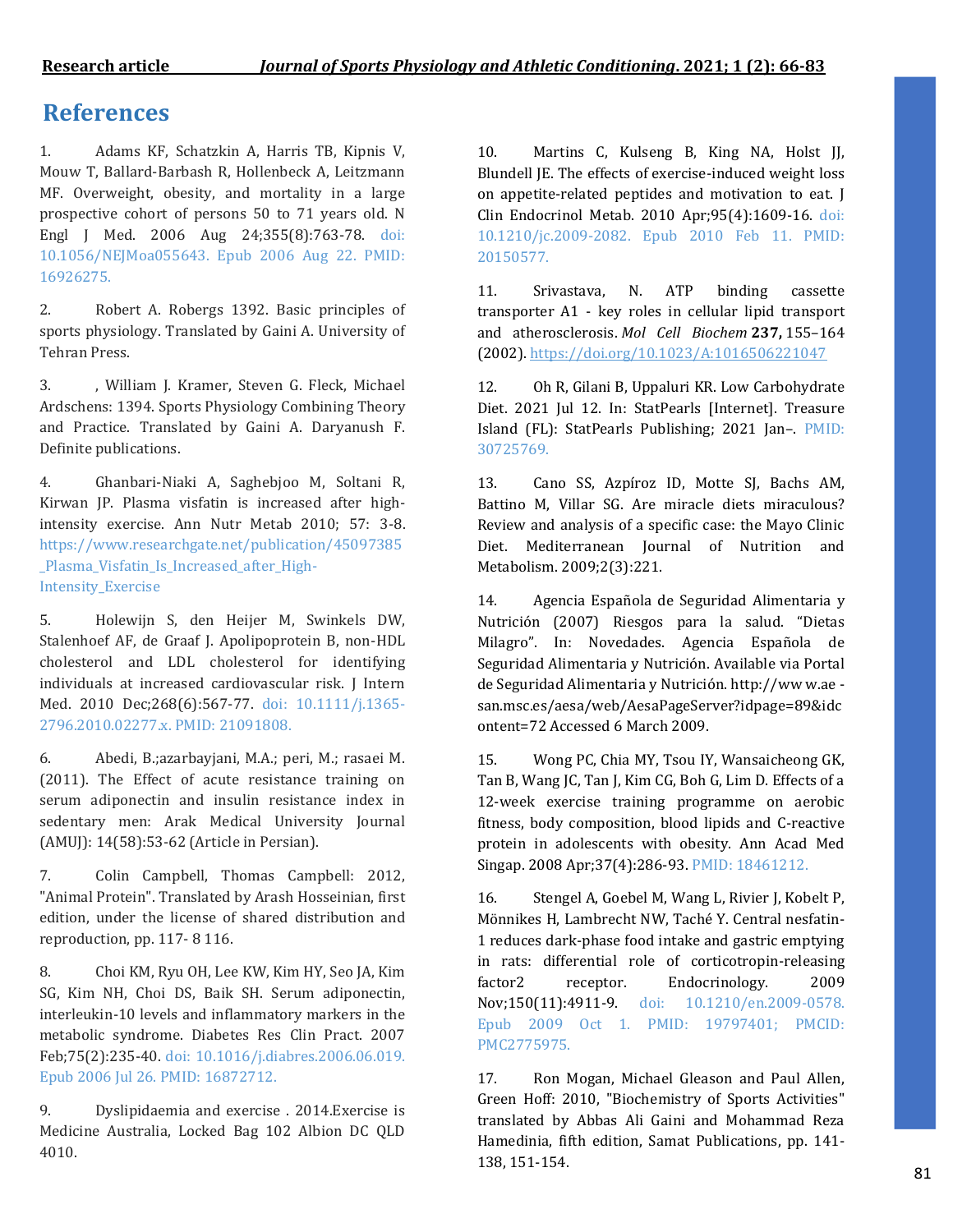18. Kenneth H. Cooper: 2012, "Natural Ways to Lower Blood Lipids (Cholesterol)". Translated by Maryam Atari and Shahrzad Zamani, third edition, Kitab-e-Publishing, pp. 23-32,

19. Bakhtyar Tartibian; Mehdi Kushkestani; Shiva Ebrahimpour Nosrani. "The Effect of 12-Week Endurance Training on Lipid Profiles and Fat Percentage of Overweight Girls". *New Approaches in Sport Sciences*, 1, 1, 2019, 189-200. doi: 10.22054/nass.2019.10134

20. Naghie, M; Alamdadi, M: 1390, "The effect of regular physical activity as an essential part of lifestyle modification on reducing cardiovascular risk factors." Knowledge and Health Quarterly: Volume 6, Number 1, pp. 35-27 12.

21. Trapp EG, Chisholm DJ, Freund J, Boutcher SH. The effects of high-intensity intermittent exercise training on fat loss and fasting insulin levels of young women. Int J Obes (Lond). 2008 Apr;32(4):684-91. doi: 10.1038/sj.ijo.0803781. Epub 2008 Jan 15. PMID: 18197184.

22. Nazem F, Mehrabani S, Jalili M. Investigating Blood Lipid Profile and Insulin Resistance Index in Middle Aged Overweight Women who Do Yoga and Aerobics. JRUMS. 2018; 17 (3) :187-200 URL: <http://journal.rums.ac.ir/article-1-3929-en.html>

23. Roya Askari, Ali Asghar Ravasi, Abbas Ali Gaini, Mehdi Hedayati, Mohammad Reza Hamedinia. The effect of endurance and combination training on plasma levels of adipokines, growth hormone and lipid profile in overweight girls. Source: Biosciences Sports Year 6 Winter 2014 No. 4 (23 consecutive)

24. Haghighi, A., Yaghoubi, M., & Hosseini Kakhk, S. (1392). The effect of eight weeks of aerobic exercise and green tea supplementation on body fat percentage and serum lipid profile of obese and overweight women. Journal of Mashhad University of Medical Sciences, 56 (4), -. Retrieved from [https://www.sid.ir/fa/journal/ViewPaper.aspx?id=221](https://www.sid.ir/fa/journal/ViewPaper.aspx?id=221151) [151](https://www.sid.ir/fa/journal/ViewPaper.aspx?id=221151)

25. Andersen T, McNair P, Hyldstrup L, Fogh-Andersen N, Nielsen TT, Astrup A, Transbøl I. Secondary hyperparathyroidism of morbid obesity regresses during weight reduction. Metabolism. 1988 May;37(5):425-8. doi: 10.1016/0026-0495(88)90041- 8. PMID: 3367788.

26. American Heart Association Nutrition Committee, Lichtenstein AH, Appel LJ, Brands M, Carnethon M, Daniels S, Franch HA, Franklin B, Kris-Etherton P, Harris WS, Howard B, Karanja N, Lefevre M, Rudel L, Sacks F, Van Horn L, Winston M, Wylie-Rosett J. Diet and lifestyle recommendations revision 2006: a scientific statement from the American Heart Association Nutrition Committee. Circulation. 2006 Jul 4;114(1):82-96. doi: 10.1161/CIRCULATIONAHA.106.176158. Epub 2006 Jun 19. Erratum in: Circulation. 2006 Dec 5;114(23):e629. Erratum in: Circulation. 2006 Jul 4;114(1):e27. PMID: 16785338.

27. Stoedefalke K, Armstrong N, Kirby BJ, Welsman JR. Effect of training on peak oxygen uptake and blood lipids in 13 to 14-year-old girls. Acta Paediatr. 2000 Nov;89(11):1290-4. doi: 10.1080/080352500300002453. PMID: 11106038.

28. Wang JS, Chow SE. Effects of exercise training and detraining on oxidized low-density lipoproteinpotentiated platelet function in men. Arch Phys Med Rehabil. 2004 Sep;85(9):1531-7. doi: 10.1016/j.apmr.2003.08.112. PMID: 15375830.

29. Gjuladin-Hellon T, Davies IG, Penson P, Amiri Baghbadorani R. Effects of carbohydrate-restricted diets on low-density lipoprotein cholesterol levels in overweight and obese adults: a systematic review and meta-analysis. Nutr Rev. 2019 Mar 1;77(3):161-180. doi: 10.1093/nutrit/nuy049. PMID: 30544168.

30. Lu M, Wan Y, Yang B, Huggins CE, Li D. Effects of low-fat compared with high-fat diet on cardiometabolic indicators in people with overweight and obesity without overt metabolic disturbance: a systematic review and meta-analysis of randomised controlled trials. Br J Nutr. 2018 Jan;119(1):96-108. doi: 10.1017/S0007114517002902. Epub 2017 Dec 7. PMID: 29212558.

31. Ludwig DS, Ebbeling CB. The Carbohydrate-Insulin Model of Obesity: Beyond "Calories In, Calories Out". JAMA Intern Med. 2018 Aug 1;178(8):1098-1103. doi: 10.1001/jamainternmed.2018.2933. PMID: 29971406; PMCID: PMC6082688.

32. Ebbeling CB, Swain JF, Feldman HA, Wong WW, Hachey DL, Garcia-Lago E, Ludwig DS. Effects of dietary composition on energy expenditure during weight-loss maintenance. JAMA. 2012 Jun 27;307(24):2627-34. doi: 10.1001/jama.2012.6607. PMID: 22735432; PMCID: PMC3564212.